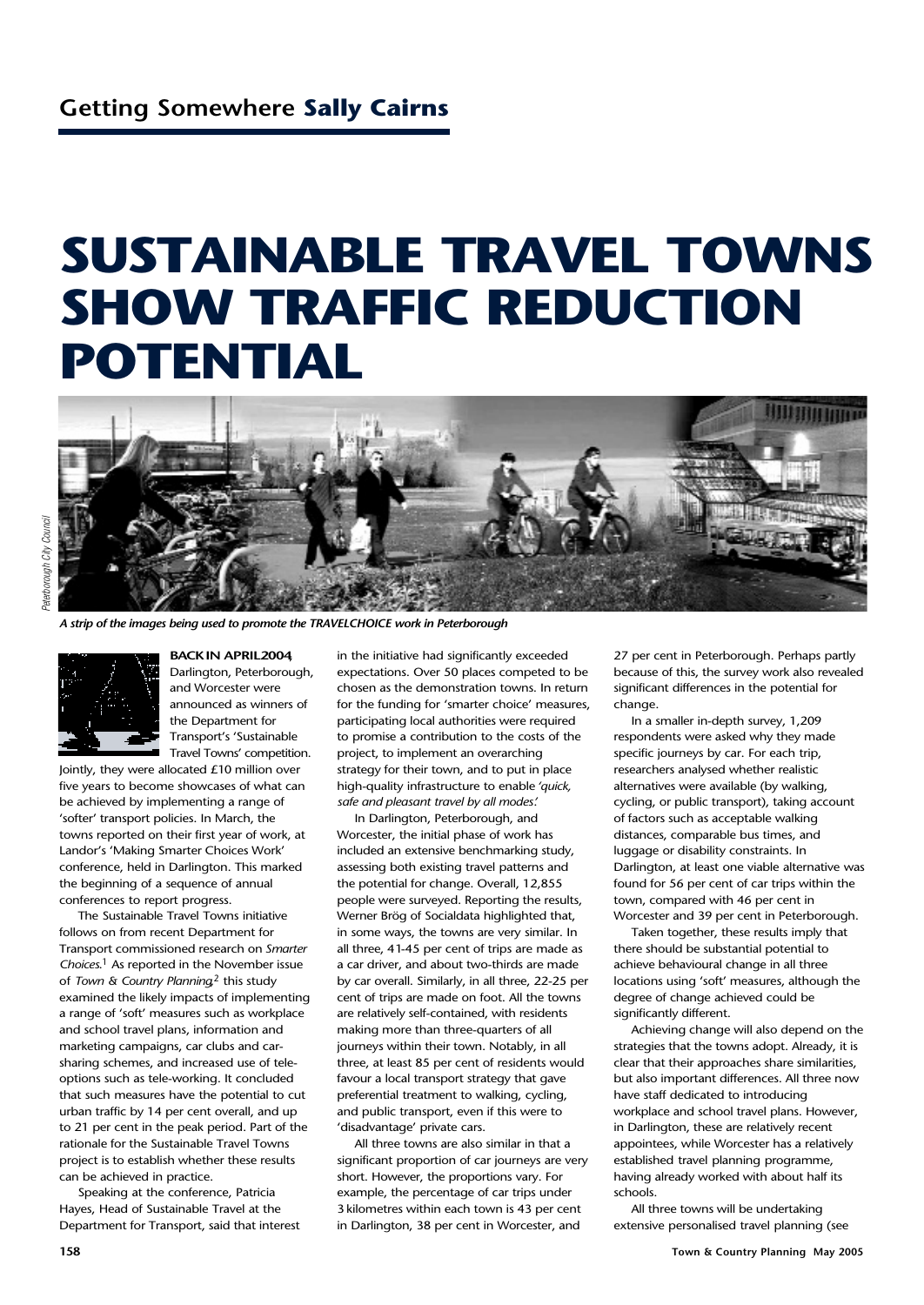## **Personalising transport choices**

**All three sustainable travel towns will be undertaking extensive 'Personalised Travel Planning'. Their initiatives will constitute some of the most extensive work of this kind in the UK.**

**'Personalised Travel Planning' (also known, for example, as 'Individualised Marketing', 'TravelSmart', 'Travel Blending', or 'Living Change'), involves giving people information, advice, and other incentives to use more sustainable travel options which are specific to their circumstances. For example, residents might be offered a timetable about buses visiting their nearest bus stop; free 'taster' tickets enabling them to try out the services; maps of local walking, cycling, or shopping opportunities; individual advice on how they could optimise their travel; etc. Many proponents also argue that a key aspect of successful work is enabling participants to request what they want to receive (rather than distributing materials to all).**

**Work of this nature has been taking place for a number of years, with high-profile success in Australia. In the UK, the charity Sustrans generated renewed interest in the topic by undertaking small-scale projects in Gloucester and Frome in 2001. These led on to Transport for London's 'Travel Options' work (involving 4,000 households), the Scottish Executive's 'Stepchange' initiative (involving 4,000 households), and a Department for Transport programme of 14 pilot projects throughout the UK (including larger projects focused on 10,000 residents in Gloucester and 18,000 employees in Oldham). Initial results seem promising. From the five pilot projects that it was involved in, Sustrans has reported consistent reductions in car driver trips of 10-12 per cent, and a full evaluation of the programme is expected from the Department for Transport soon.**

**Meanwhile, the sustainable travel towns are planning work on a significantly larger scale. Darlington is planning to engage all 98,000 of its residents, Peterborough is aiming to target about 70,000 people, and Worcester is focusing on higher-car-ownership areas representing about 60 per cent of the city (56,000 people).** ■

the 'Personalising transport choices' panel above).

All three are also undertaking considerable marketing activity, albeit with differing emphases. Darlington has initially developed some relatively general advertising, as part of trying to generate a 'mood for change' (see the 'A town on the move' panel, below right). In comparison, Peterborough has developed a specific brand for each mode, displaying consistent colours and images in a range of locations, including cinema adverts, on-street posters, letterheads and business cards for the council's Environment Services, and the city's buses.

It is notable that none of the towns is using TravelWise branding, but have, instead, developed town-specific logos, images, and slogans: 'Darlington: a town on the move'; 'Your TRAVELCHOICE in Peterborough. Your city, your move!'; and 'Worcester: on the move in town' (although Worcester will also be supporting its corporate work with the TravelWise branding). This raises questions as to whether localised transport marketing is now considered to be more powerful than a generic national approach.

Other 'smarter choice' initiatives are also under consideration. For example, both Darlington and Peterborough are involved in car-sharing schemes, and all three towns are considering introducing car clubs. All three have also involved a wide range of stakeholders, including the commercial and health sectors, as part of taking the work forward.

At the same time, all three towns have parallel programmes of 'harder' measures, aimed at reinforcing the softer work which takes place. For example, speaking at the 'Making Smarter Choices Work' conference, Emilie van de Graaff, Passenger Transport Development Manager at Worcestershire County Council, explained that Worcester's sustainable travel work is seen as being closely linked with a strategy to develop park-▼

## **Darlington – a town on the move**

**Darlington, the town identified in the recent survey work as having the greatest potential for change, began its work by extending half-price fares for under-16s to all bus services across the borough. Positive marketing has also been put in place, including catchy radio adverts featuring music from a local band.** *'Get ready to change the habits of a lifetime'* **proclaims one voice-over, while others advise people to try walking, cycling, or taking the bus.**

**Travel plan officers have been appointed to start working with local schools and businesses. A small grants scheme has been established for employers, and free cycle training is offered to all schools. The consultancy SDG has been contracted to start the first of three phases of personalised travel planning, which will involve all residents (see 'Personalising transport choices' box above). Living Streets (formerly the Pedestrians Associations) has been involved in community street audits in four areas, aimed at producing recommendations about benches, litter bins, lighting, surfacing, crossing points, signing, and maps. A series of cycle guides are being developed.**

**As part of leading by example, the council has proposed subcontracting its mail delivery system to Green-link, a cycle courier firm, and within the region's car-sharing website (http://www.2plustravel.com) a car-sharing facility specifically for the council's employees has been set up and promoted.**

**A number of awareness-raising events are planned for the summer, including participation in national campaigns, a two-day 'Darlington walking festival', and a series of organised bike rides.**

**Meanwhile, the sustainable travel town work coincides with a major pedestrianisation scheme being implemented in the town centre, which should provide substantial reinforcement for the softer initiatives taking place. Measures will include the exclusion of traffic from key central streets, major streetscape improvements incorporating public art work, better routes for pedestrians and cyclists, new bus shelters, and greater bus priority.** ■